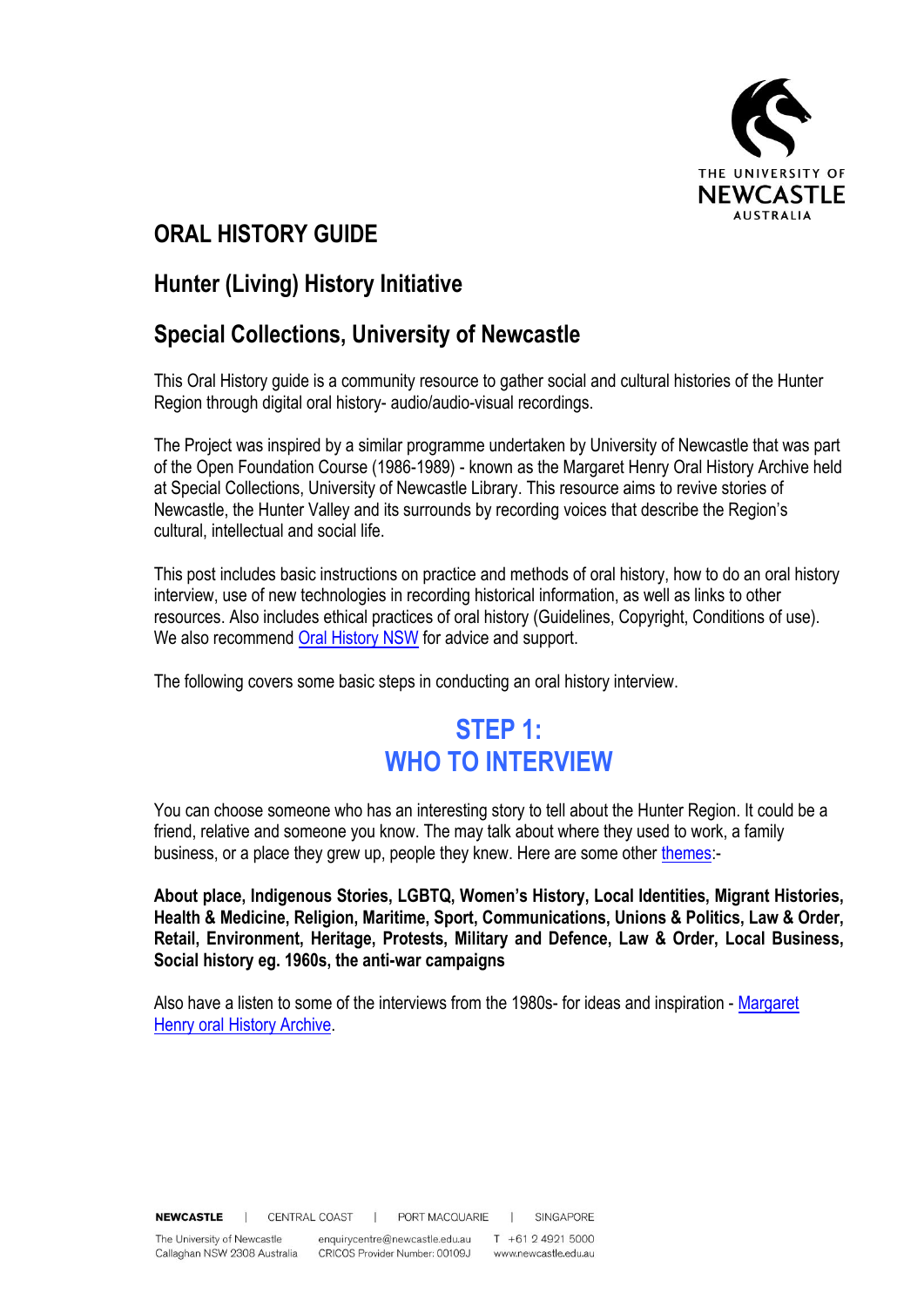

# **STEP 2: RESEARCH TIPS**

When you have chosen someone to interview (and they have given consent), you can be guided by your initial contact during informal conversation about a topic that could be covered in an interview, it is also a good idea to ask them to complete a written [Interviewee Information Sheet](https://uoncc.files.wordpress.com/2016/04/questionarie.pdf) before the formal interview. When you are clear about a topic, it is a good idea to do some general background research. For example, if the person worked in a particular profession or industry you may want to explore this. It is important to have some general understanding of the topic of the interview so that you can formulate suitable questions. Many sources are available on-line, or you may consider contacting [Family history and other Historical Groups](https://uoncc.files.wordpress.com/2016/04/list-of-historical-societies-and-groups1.pdf) for support with research. Special Collection's [Living Histories repository](https://livinghistories.newcastle.edu.au/) and [Hunter Living Histories](https://hunterlivinghistories.com/) website, as well [Local studies](http://www.newcastle.nsw.gov.au/Library/Heritage-History/Local-Studies-Library) at the City of Newcastle Library also have historical material associated with the Hunter Region, as well as local libraries, museums and historical societies. Also look at [Trove.](http://trove.nla.gov.au/)

# **STEP 3: WHAT QUESTIONS TO ASK IN THE INTERVIEW**

The following is a starting point in formulating questions, the more you know about a person before the interview, the more you can adapt questions to gain useful and valuable answers. Here are some [Sample Outline of Questions](https://uoncc.files.wordpress.com/2016/04/sample-outline-of-questions.pdf) you can use in an oral history interview. Revise these accordingly in line with a person's specific interests and life experiences.

# **STEP 4: TIPS FOR CONDUCTING ORAL HISTORY INTERVIEW**

[How do I ask the questions?](https://uoncc.files.wordpress.com/2016/04/tips-pf-condusting-oral-history-interview.pdf)

In general, have a basic idea of the themes that will be covered- for example - Work history, growing up in a particularly suburb.

- Have your first question well planned
- Open rather than closed questions
- Remember silence is good
- Positive body language and being pleasant
- Give interviewee time to respond to question, don't interrupt!
- Don't be too worried if the interview goes off track
- Ask the Interviewee for specific examples
- Ask follow-up questions and then ask some more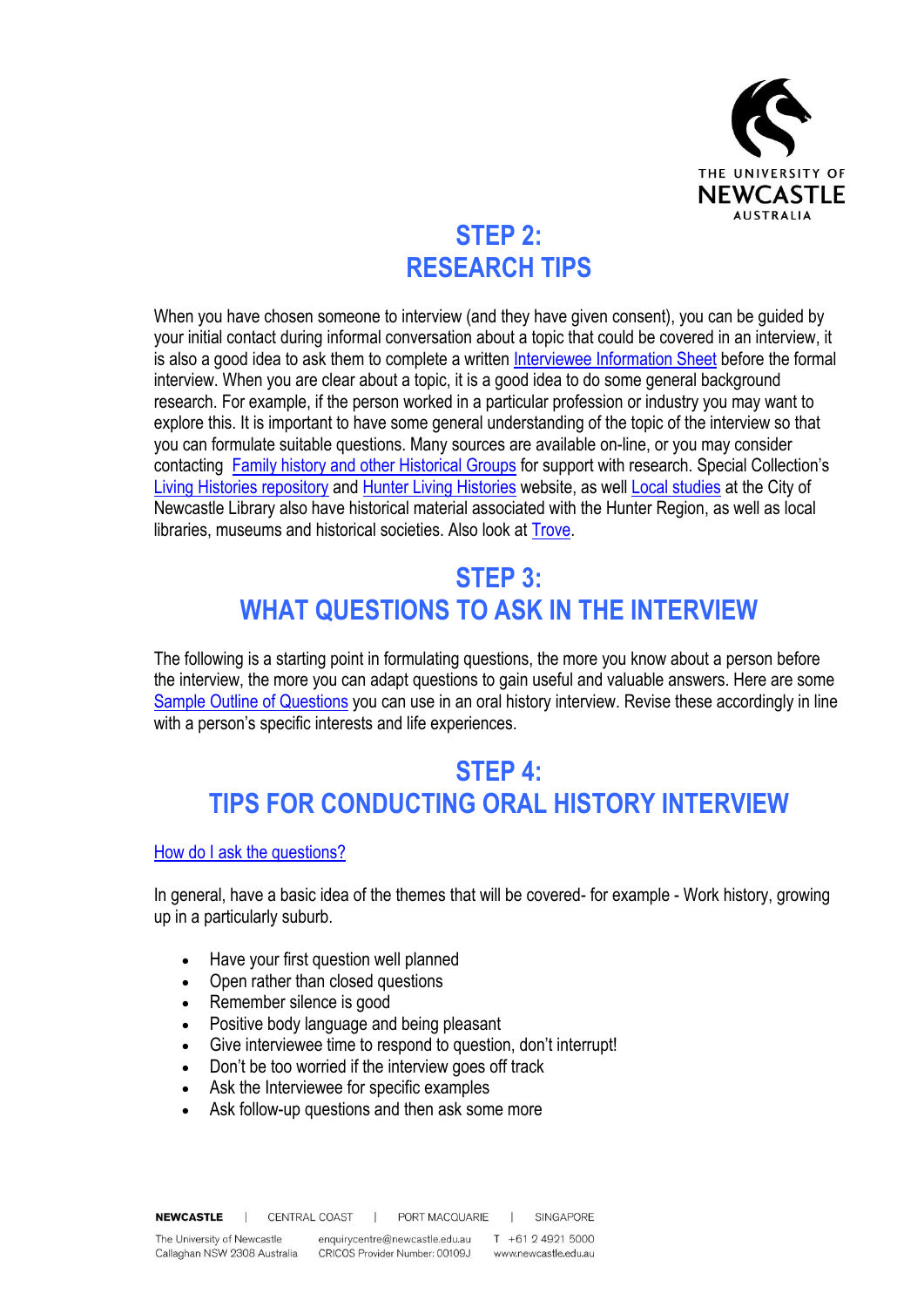

# **STEP 5: ETHICAL PRACTICE- GRANTING PERMISSION**

It is essential to liaise with the interviewee in an honest and respectful manner. Explain to them why you would like to conduct an interview and allow them to discuss with you what they are happy to talk about, and what they prefer not to discuss. The interviewee always has a right to review, correct and/or withdraw anything in the interview- or decide to grant permission at all. They must be given this opportunity after the interview has been conducted. It is important to discuss [Ethical Practices](https://uoncc.files.wordpress.com/2016/04/ethical-practice-guidelines.pdf)  [Guidelines](https://uoncc.files.wordpress.com/2016/04/ethical-practice-guidelines.pdf) the process and granting permission with the interviewee, here is a [Sample Condition of](https://uoncc.files.wordpress.com/2016/04/sample-condition-of-use-form.docx)  [Use Form](https://uoncc.files.wordpress.com/2016/04/sample-condition-of-use-form.docx)

- It is the responsibility of the interviewer to protect the rights of interviewee
- Important to ensure objectivity, honesty and integrity

See further information about permissions. Participants must follow the Oral History Australia [Guidelines of Ethical Practice 2007.](https://oralhistoryaustralia.org.au/guide-ethical-practice/)

#### **WHERE CAN RECORDINGS BE KEPT IN PERPETUITY ?**

Oral/audio-visual histories can be made digitally available on numerous social platforms- SoundCloud is probably the most popular and widely available. From these social platforms recordings can be embedded in blogs and other social media- new technology enhancing oral histories and digital humanities.

Special Collections at the University of Newcastle are able to house original audio or audio-visual file in perpetuity, to be archived or available on open source digital platforms (Permissions required). Audios can be made available to the community via [Living Histories repository.](https://livinghistories.newcastle.edu.au/pages/oralhistory)

Enquiries regarding recordings and permission can be sent to Special Collections at the University of Newcastle by our [Enquiry form.](https://uon.altarama.com/reft100.aspx?pmi=117286038717328685) 

# **STEP 6: WHAT DEVICE(S) TO USE**

Technology today enables us to easily record oral history interviews. It is up to you as to the device you want to use to record the interview. These may include:-

- Professional handheld devices are the best option and a good investment if you are serious about doing oral history recordings.
- Apps for Smartphones and devices There are many downloadable voice recording Apps for personal devices (iPad, iPhone, androids etc.) Although these may seem simple to use, problems can occur attempting to transfer a recording from a smartphone.